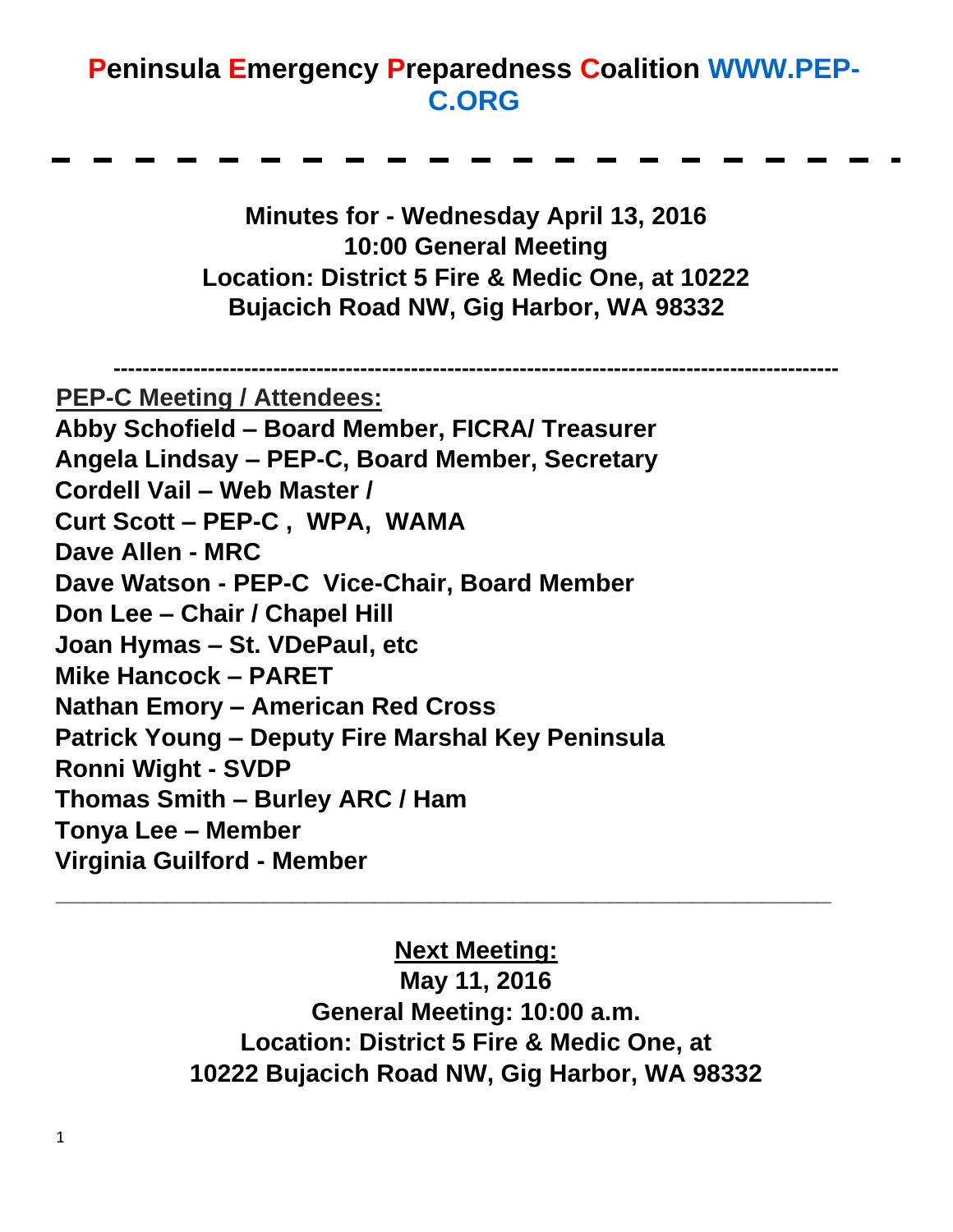#### **\_\_\_\_\_\_\_\_\_\_\_\_\_\_\_\_\_\_\_\_\_\_\_\_\_\_\_\_\_\_\_\_\_\_\_\_\_\_\_\_\_\_\_\_\_\_\_\_\_\_\_\_\_\_\_ NOTE: The June meeting will be on 6/1 due to Cascadia Horizon on June 8th & 9th .**

### **General Meeting convened at 10:00 by Don Lee:**

**REPORTS:** All in attendance introduced themselves.

- ➢ A motion was made to accept the minutes as written from March. seconded and accept by all in attendance.
- $\triangleright$  The Treasurer's report was given :

| <b>Beginning Balance</b>            | \$1535.14 |
|-------------------------------------|-----------|
| <b>Deposit for Barrel Sales</b>     | 175.00    |
| <b>Hosting Fee for Website</b>      | $-155.88$ |
| Check to Key Peninsula Livable Fair | $-30.00$  |
| Ending Balance March 31,2016:       | \$1454.26 |

A motion was made to accept the Treasurer's Report as reported / Corrected, seconded and accept by all in attendance.

- ➢ The Pierce County DEM Monthly Tips were discussed and the need for more exposure. Cordell will add this to our PEP-C.org website.
- ➢ Virginia will generate a list or notes to post on the PEP-C Web site.
- $\triangleright$  It was noted that we should all have valid workers cards in the case of an emergency / disaster.

## **NEW BUSINESS:**

- ➢ In June we will have a annual meeting to vote on officers and board members whose terms are expiring. Ronni, Joan and Angela have volunteered to be the Nominating Committee.
- ➢ A Board Meeting will proceed the annual meeting in June. Will need agenda items for this meeting.
- ➢ Curt talked about a bag available to keep you warm. Will bring more information to a later meeting.

Nathan Emory; an AmeriCorps with the American Red Cross presented the Youth Preparedness Sessions now being offered. See the information below. These are free classes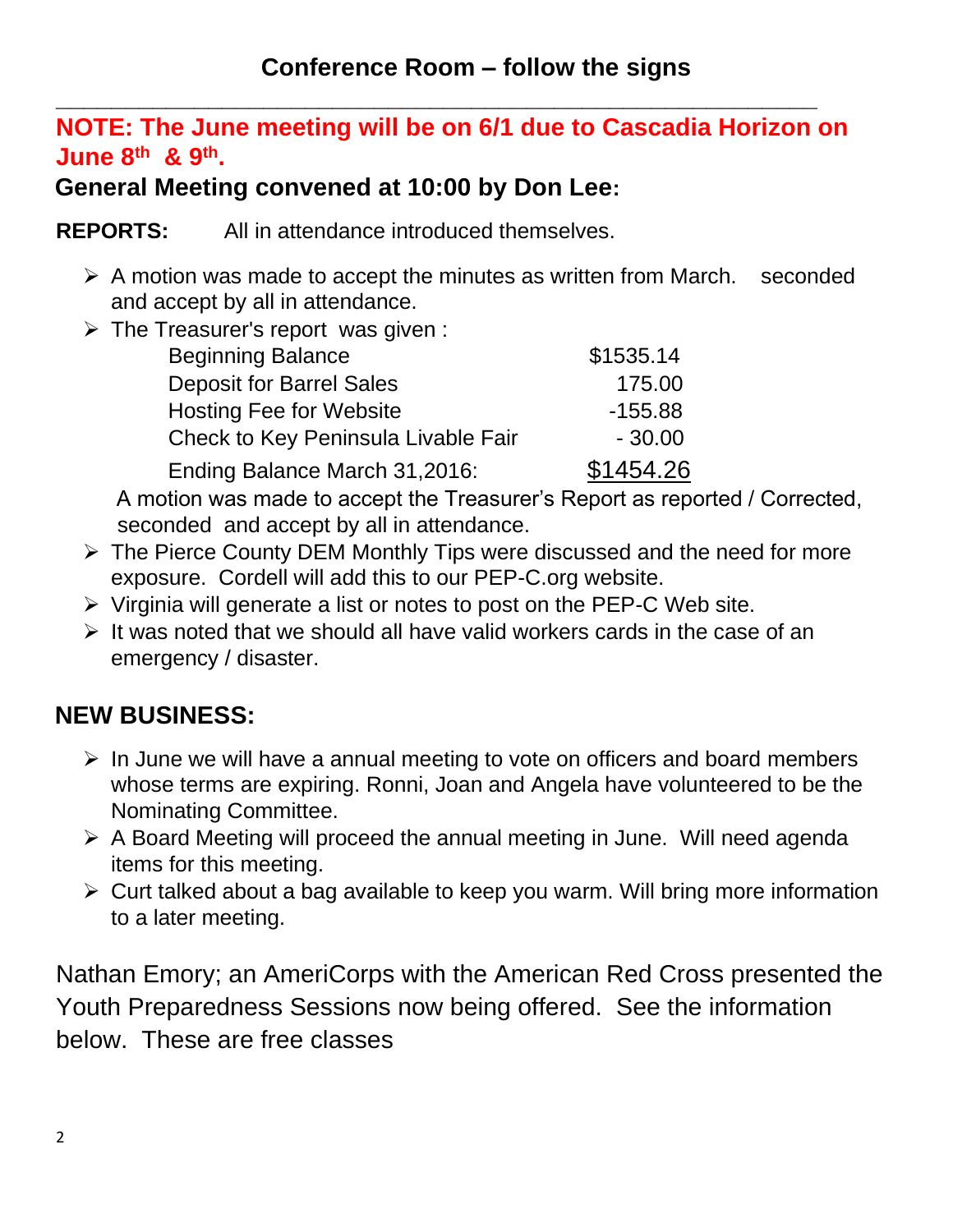# **Youth Preparedness**

The Red Cross youth and young adult classes empower the next generation to respond in the event of a natural disaster or emergency. These four programs align with the Red Cross mission to teach the community how to be better prepared. These programs are free to schools, Scouts and other youth groups.

#### • **Passport to Preparedness**

A 30-minute presentation that teaches youth how to respond and take action if a natural disaster occurs in your community. The class covers house fires, earthquakes, lightning storms, floods, snowstorms and how to build a disaster supply kit.

#### • **Basic First Aid for Youth**

A 30-minute presentation that teaches youth the importance of knowing basic First Aid. Instructors demonstrate how to bandage a bad cut, tie a sling, and administer back blows and stomach thrusts if someone is choking. They also reiterate the importance of calling 9-1-1 in an emergency.

#### • **The Pillowcase Project**

A collaboration with Disney to prepare youth to respond to natural disasters in our area. This 60-minute long presentation dives deeper into earthquakes, house fires, and creating a communication plan. At the end, students will decorate their own pillowcase which they can use to create a disaster supply kit.

#### • **Survivor Scenarios**

A 60-minute class targets sixth to eighth grade students and combines the information from the Passport to Preparedness program and the Basic First Aid for Youth program. Students will work in groups to brainstorm how to respond to various natural disasters, emergencies, and combinations of the two.

For more information or to schedule a disaster preparedness presentation, please contact your [local Red Cross chapter.](http://www.redcross.org/local/wa/northwestregion/chapters) 

Shelby Hockaday, Preparedness Coordinator (253)441-7664 Nathan Emory, Preparedness & Response Coordinator (253)441-7621

#### **OTHER FAIRS THAT WE WISH TO PARTICIPATE IN:**

• May 7<sup>th</sup> - Livable Community Fair at the Key Pen. Civic Center 10-